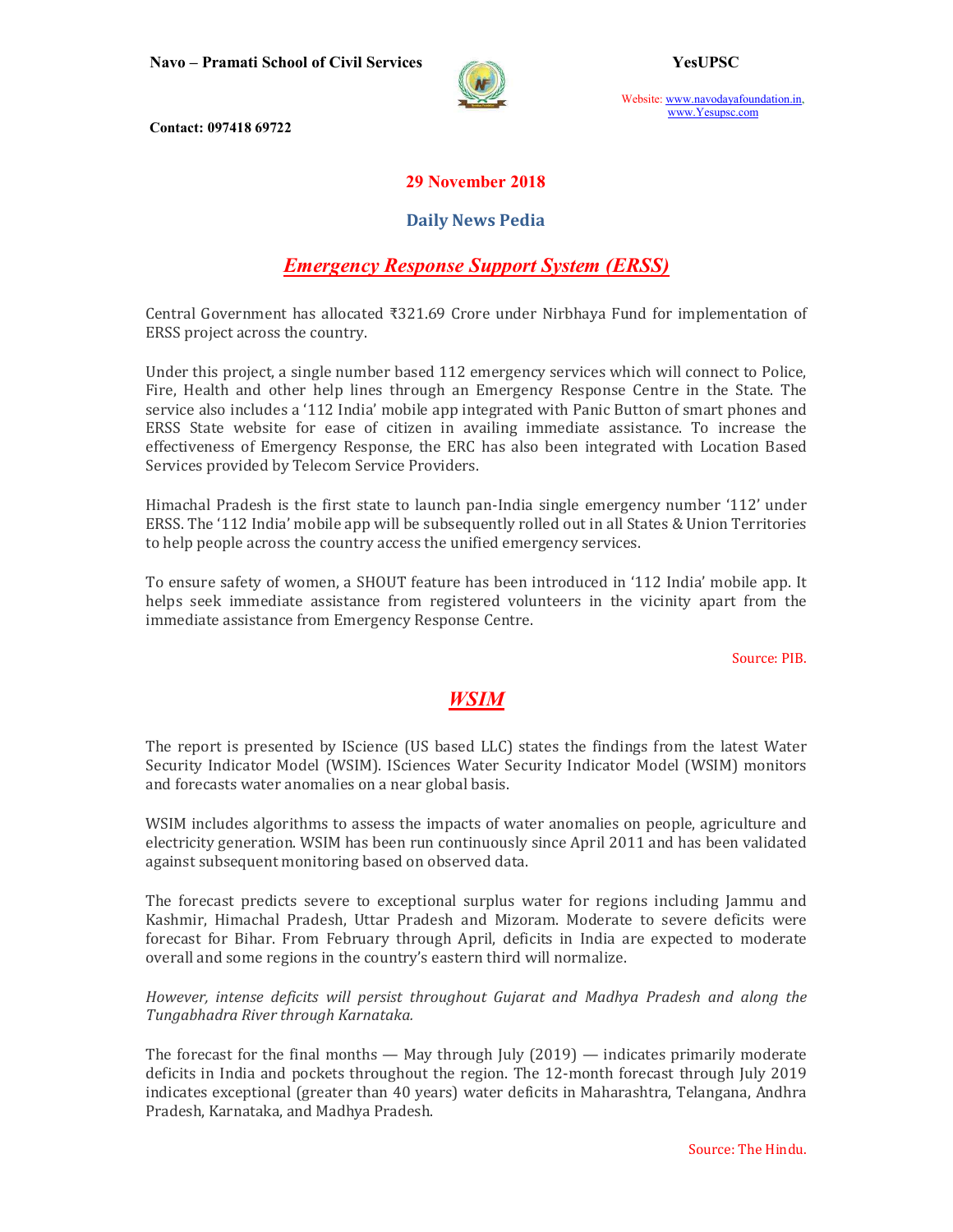# Inclusive Wealth Report 2018

A country's inclusive wealth is the social value (not dollar price) of all its capital assets, including natural capital, human capital and produced capital.

The IWR 2018 builds on previous versions of the report (IWR2012 and IWR 2014) and advances methods of measuring the base of economy- capital of all types.

It covers the period from 1990 to 2014, which is 25 years, which provides us with a picture of the changes in capital assets over almost a generation. It is biennially released by UNEP, that seeks to evaluate and report on a country's wealth and wellbeing. IWI is a tool assessing a nation's ability to look after its wealth in a way that is sustainable and safeguards its future generations.

Highlights of the report



- $\triangleright$  The Inclusive wealth (IW) in 135 countries was higher in 2014 compared to the level in 1990 and the global growth rate of IW was 44% over the indicated period.
- $\triangleright$  This implies an average growth rate of 1.8% per year.
- $\triangleright$  However, during the same period the global GDP growth per year was 3.4%, which is close to twofold of the annual growth rate of growth in IW.
- $\triangleright$  The global level growth of each of the three capitals over the study period indicate that produced capital was growing at an average rate of 3.8% per year and health and education induced human capital was growing at 2.1%.
- $\triangleright$  Contrary, natural capital was decreasing at a rate of 0.7% per annum.
- $\triangleright$  The structure of capital at the global scale as of 2014 has composed of produced capital (21%), human capital (59% of which 26% education induced human capital and 33% is health induced human capital), and natural capital (20%).

Source: The Hindu.

## Maternity benefits under PMVVY

Pradhan Mantri Matru Vandana Yojana (PMMVY) was announced by Prime Minister Narendra Modi on December 31, 2016 The scheme largely defeats the purpose it is supposed to serve: according to a recent analysis, it excludes more than half of all pregnancies because first-order births account for only 43% of all births in India

Further, the PMMVY provides little assistance to women who lose their baby, because the successive payments are made only if the corresponding conditionality's are met

#### Problems in the scheme

- $\triangleright$  Under the National Food Security Act (NFSA) of 2013, every pregnant woman is entitled to maternity benefits of ₹6,000, unless she is already receiving similar benefits as a government employee or under other laws
- $\triangleright$  PMMVY violates the NFSA in several ways
- First, the benefits have been reduced from ₹6,000 to ₹5,000 per child
- $\triangleright$  Second, they are now restricted to the first living child
- $\triangleright$  Third, they are further restricted to women above the age of 18 years
- $\triangleright$  The application process is cumbersome and exclusionary: a separate form has to be filled, signed and submitted for each of the three instalments, along with a copy of the

#### Navo – Pramati School of Civil Services Navo – Wesuppedia Navo – YesuPSC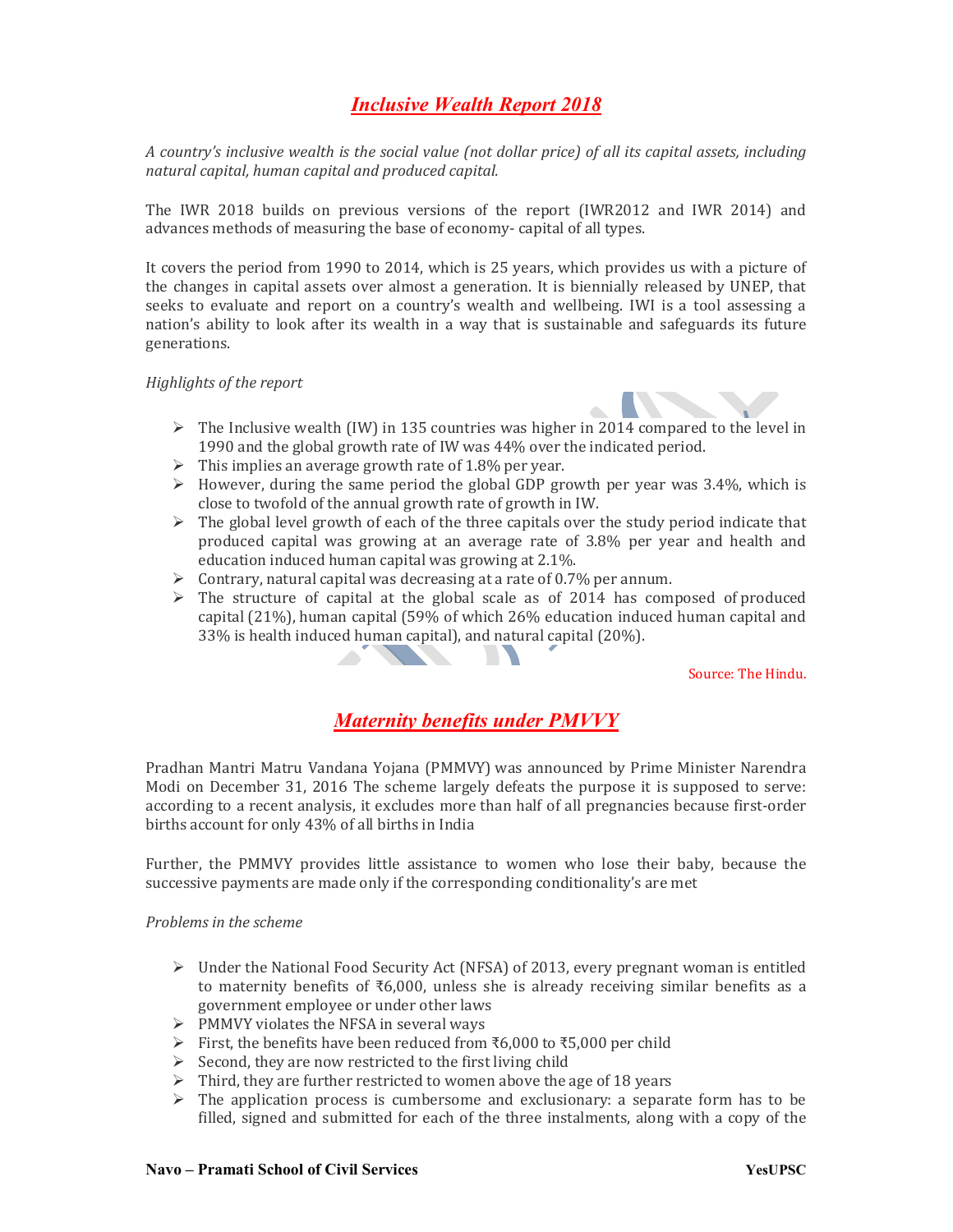applicant's mother-child protection card, her Aadhaar card, her husband's Aadhaar card, and the details of a bank account linked to her Aadhaar number

 $\triangleright$  The compulsory linking of the applicant's bank account with Aadhaar often causes problems

Source: The Hindu.

## UGC's new norms for recruitment

According to the new recruitment norms released by the University Grants Commission (UGC) recently, the Doctoral degree holders from the top 500 foreign universities will be eligible for direct recruitment as an assistant professor in Indian varsities.

This direct recruitment eligibility of international PhD holders is applicable for the disciplines of Arts, Commerce, Humanities, Education, Law, Social Sciences, Sciences, Languages, Library Science, Physical Education and Journalism and Mass Communication. The top 500 ranking of the university shall be referred from four famous world university ranking systems, i.e., Quacquarelli Symonds, Times Higher Education rankings and the Academic Ranking of World Universities of the Shanghai Jiao Tong University.

Waiver: While PhD degree holders from Indian university with required percentage in Masters' are also eligible for direct recruitment, the minimum requirements related to Masters' programme have been waived off for international PhD holders.

Exemption: The direct recruitment eligibility only grants candidates an exemption from the written test but their performance in the interview will be a deciding factor for their appointment.

Earlier, the candidates eligible for the post were required to have minimum 55 per cent marks in the Master's degree in concerned subject from an Indian University or an equivalent degree from an accredited foreign university.mThe candidate was also required to have cleared the National Eligibility Test conducted by the UGC or the CSIR, or a similar test accredited by the UGC, like SLET, SET.

#### Source: The Hindu.

### Lancet urges response to heatwave exposure surge

According to the Lancet Countdown 2018 on Health and Climate Change report published recently, globally each person was exposed to an additional 1.4 days of heat wave between 2000 and 2017 compared to the baseline period of 1986 to 2005. The Lancet Countdown on Health and Climate Change was produced by 150 experts from 27 universities and institutions including the World Health Organization and the World Bank.

The Lancet Countdown tracks 41 indicators across five domains namely:

- $\triangleright$  Climate change impacts, exposures, and vulnerability
- $\triangleright$  Adaptation, planning, and resilience for health
- $\triangleright$  Mitigation actions and health co-benefits
- $\triangleright$  Finance and economics
- $\triangleright$  Public and political engagement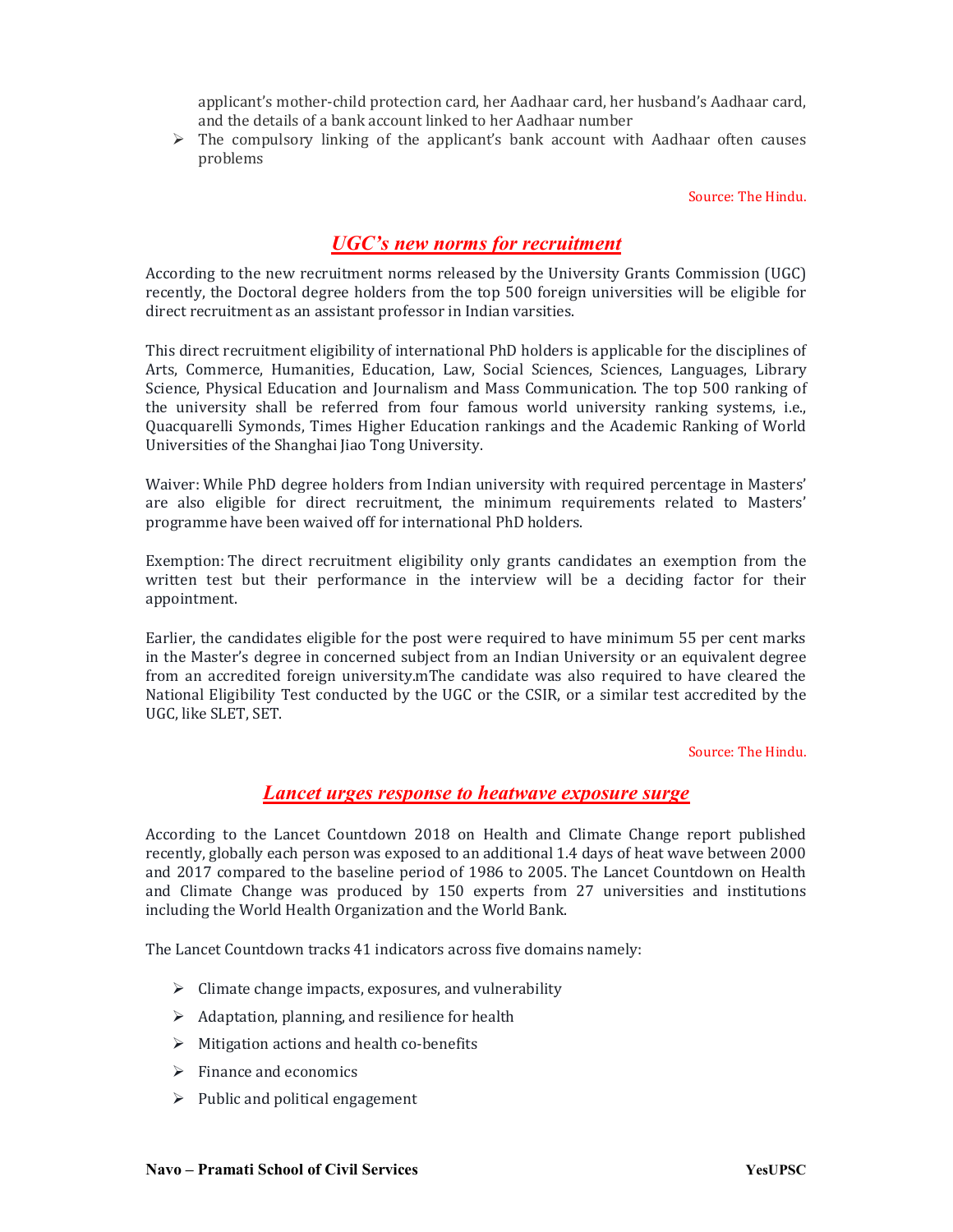The report named "Lancet Countdown on health and climate change: Shaping the health of nations for centuries to come has been prepared jointly by the Lancet with the Public Health Foundation of India (PHFI). The report urges a review of existing occupational health standards, labour laws and sectoral regulations for worker safety in relation to climatic conditions.

Source: The Hindu.

# Editorial

#### To Read

### Genetic modification goes beyond ethics

A patient suffering a condition like Huntington disease would want to see gene editing used to prevent such genetic diseases

Someone somewhere was bound to do it. Ever since researchers at the University of Alicante in Spain came up with the revolutionary new gene-editing tool CRISPR, the chance to play god and the temptation to do it have been beckoning scientists. So when Shenzhen-based Chinese researcher He Jiankui claimed, ahead of an international conference on gene editing in Hong Kong, that he had created the world's first genetically edited babies by altering their DNA using CRISPR, it should have come as no surprise. His claim is still unverified and, in fact, Southern University of Science and Technology, which hosts his lab, later said his work "seriously violated academic ethics and standards".

At the heart of He's work is CRISPR (short for Clustered Regularly Interspaced Short Palindromic Repeats), the gene editing tool that allowed geneticists and researchers to edit parts of the genome by removing, adding or altering sections of the DNA sequence, much more efficiently than earlier techniques did.

He claimed the genes of the twins had been edited to resist the HIV virus, which is what makes the framing of the argument against genetic editing much more complex. The announcement caused predictable consternation with many wondering if these experiments have gone too far and arguing that tinkering with the variability of a gene pool can have disastrous consequences given that genes are connected and for one single character many of them have to work in unison.

There is also the issue of human germline editing. The germline is the sequence of cells that develop into eggs and sperm, and any changes made in it are likely to be passed down to future generations. But the issue goes beyond bio-ethics.

A patient suffering a condition like Huntington disease would want to see gene editing used to prevent such genetic diseases, since they don't have any cure. However, as has been argued elsewhere, its use in trying to prevent a deaf person being born is clearly abhorrent, especially since once it becomes prevalent, anyone born with a genetic condition like that runs the risk of being shunned by society.

Scientific experiments have gone awry often enough in the past. The atom bomb is a great example of scientific endeavour gone wrong. What started with the simple statement that a small amount of matter could release a lot of energy built upon Niels Bohr's atomic model morphed into the most destructive discovery mankind has ever seen. As if the horrors of Hiroshima and Nagasaki were not enough, today 73 years later, that one discovery influences our lives and society in massively negative terms. In the race to create defences against nuclear weapons, arms budgets of some of the poorest nations in the world now far exceed their spends on education or health.

But the problem with a moral high ground on this issue is that there remain far too many human problems for which there is simply no cure.